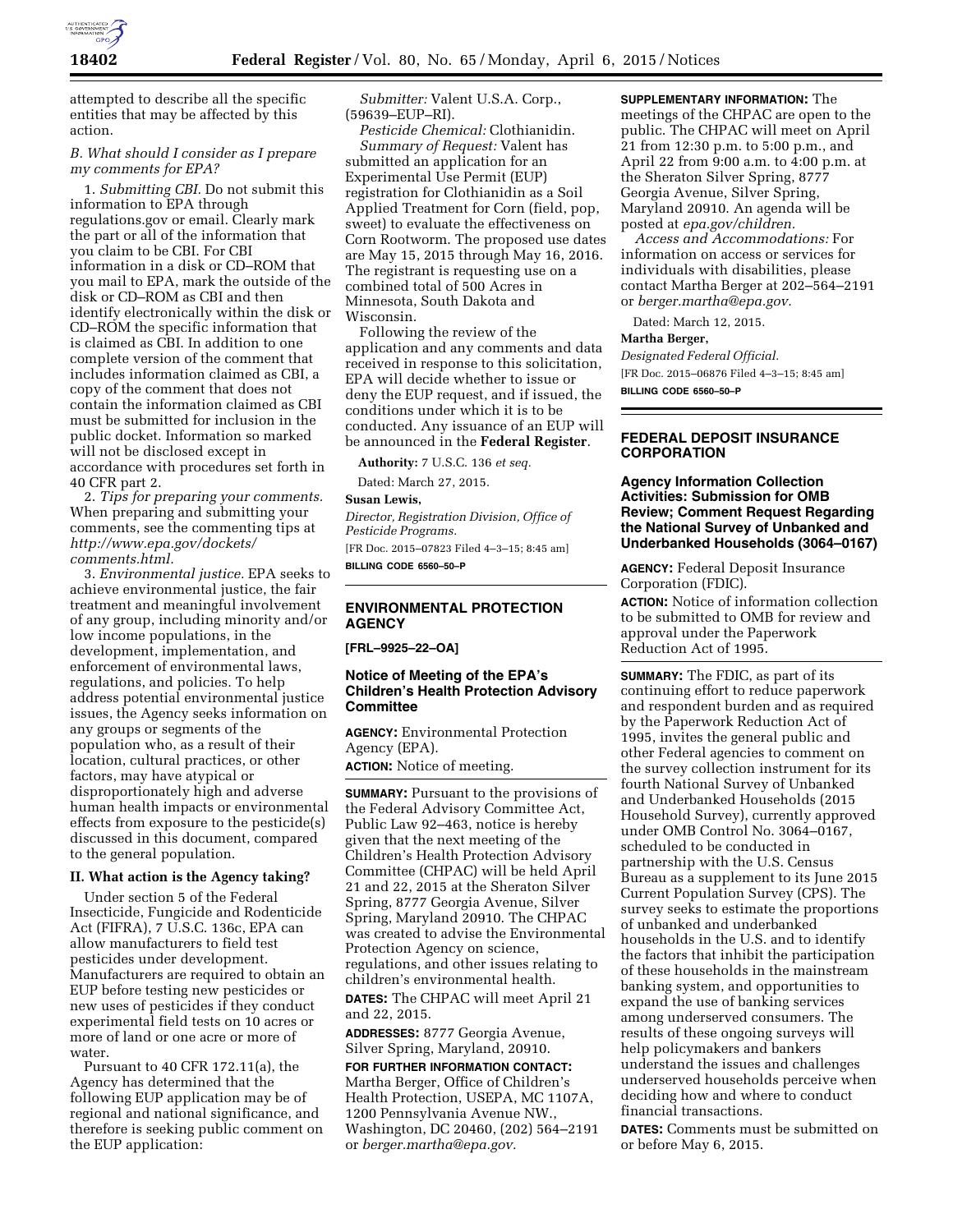**ADDRESSES:** Interested parties are invited to submit written comments by any of the following methods. All comments should refer to ''National Survey of Unbanked and Underbanked Households'':

• *[http://www.FDIC.gov/regulations/](http://www.FDIC.gov/regulations/laws/federal/) [laws/federal/.](http://www.FDIC.gov/regulations/laws/federal/)* 

• *Email: [comments@fdic.gov.](mailto:comments@fdic.gov)* Include the name and number of the collection in the subject line of the message.

• *Mail:* Gary Kuiper, Counsel, (202.898.3877), MB–3074, or John Popeo, Counsel, (202.898.6923), MB– 3007, Federal Deposit Insurance Corporation, 550 17th Street NW., Washington, DC 20429.

• *Hand Delivery:* Comments may be hand-delivered to the guard station at the rear of the 550 17th Street Building (located on F Street), on business days between 7:00 a.m. and 5:00 p.m.

**FOR FURTHER INFORMATION CONTACT:**  Interested members of the public may obtain a copy of the survey and related instructions by clicking on the link for the *National Unbanked and Underbanked Household Survey* on the following Web page: *[http://](http://www.fdic.gov/regulations/laws/federal/) [www.fdic.gov/regulations/laws/federal/.](http://www.fdic.gov/regulations/laws/federal/)*  Interested members of the public may also obtain additional information about the collection, including a paper copy of the proposed collection and related instructions, without charge, by contacting Gary Kuiper or John Popeo at the address or telephone numbers identified above.

**SUPPLEMENTARY INFORMATION:** The FDIC is requesting OMB approval to revise the following collection of information:

*Title:* National Unbanked and Underbanked Household Survey.

*OMB Number:* 3064–0167. *Frequency of Response:* Once. *Affected Public:* U.S. households. *Estimated Number of Respondents:* 

42,000. *Average Time per Response:* 12 minutes (0.2 hours) per respondent.

*Estimated Total Annual Burden:* 0.2 hours  $\times$  42,000 respondents = 8,400 hours.

#### **General Description of Collection**

The FDIC recognizes that public confidence in the banking system is strengthened when banks effectively serve the broadest possible set of consumers. As a result, the agency is committed to increasing the participation of unbanked and underbanked households in the financial mainstream by ensuring that all Americans have access to safe, secure, and affordable banking services. These National Surveys of Unbanked and Underbanked Households are one contribution to this end.

These National Surveys of Unbanked and Underbanked Households are also a key component of the FDIC's efforts to comply with a Congressional mandate contained in section 7 of the Federal Deposit Insurance Reform Conforming Amendments Act of 2005 (''Reform Act'') (Pub. L. 109–173), which calls for the FDIC to conduct ongoing surveys ''on efforts by insured depository institutions to bring those individuals and families who have rarely, if ever, held a checking account, a savings account or other type of transaction or check cashing account at an insured depository institution (hereafter in this section referred to as the 'unbanked') into the conventional finance system.'' Section 7 further instructs the FDIC to consider several factors in its conduct of the surveys, including: (1) ''what cultural, language and identification issues as well as transaction costs appear to most prevent 'unbanked' individuals from establishing conventional accounts,'' and (2) ''what is a fair estimate of the size and worth of the 'unbanked' market in the United States.'' The 2015 Household Survey is designed to address these factors and provide a factual basis on the proportions of unbanked households. Such a factual basis is necessary to adequately assess banks' efforts to serve these households as required by the statutory mandate.

To obtain this information, the FDIC partnered with the U.S. Census Bureau, which administered the Household Survey supplement (''FDIC Supplement') to households that participated in the January 2009, June 2011, and June 2013 CPS. The results of these surveys were released to the public in December 2009, September 2012, and October 2014, respectively.

The FDIC supplement has yielded nationally-representative data, not otherwise available, on the size and characteristics of the population that is unbanked or underbanked, the use by this population of alternative financial services, and the reasons why some households do not make greater use of mainstream banking services. These National Surveys of Unbanked and Underbanked Households are the only population-representative surveys conducted at the national level that provides state-level estimates of the size and characteristics of unbanked and underbanked households for all 50 states and the District of Columbia. An executive summary of the results of the first three Household Surveys, the full reports, and the survey instruments can be accessed through the following link: *[http://www.economicinclusion.gov/](http://www.economicinclusion.gov/surveys/) [surveys/.](http://www.economicinclusion.gov/surveys/)* 

Consistent with the statutory mandate to conduct the surveys on an ongoing basis, the FDIC already has in place arrangements for conducting the fourth Household Survey as a supplement to the June 2015 CPS. However, prior to finalizing the next survey instrument, the FDIC seeks to solicit public comment on whether changes to the existing instrument are desirable and, if so, to what extent. It should be noted that, as a supplement of the CPS survey, the 2015 Household Survey needs to adhere to specific parameters that include limits in the length and sensitivity of the questions that can be asked of CPS respondents. Specifically, there is a strict limitation on the average time required to complete the survey.

#### **Comment Discussion**

On January 22, 2015 (80 FR 3234), the FDIC issued a request for comment on possible revisions to the 2015 Household Survey. The FDIC received three comments related to this survey effort. One of the commenters suggested that the FDIC collect information on household asset levels. The commenter noted that this would allow retail banks that use asset levels in their segmentation and strategy work to easily incorporate data from the 2015 Household Survey into their analyses. The FDIC seeks to provide insights from the 2015 Household Survey to inform efforts to better meet the needs of underserved consumers, and strongly encourages use of the survey data by financial institutions and other stakeholders. The FDIC is concerned that households' asset holdings may be sensitive information for many households and that asking for this information may reduce participation in the survey. In all of the surveys to date, including the 2015 Household Survey, there are no survey questions that ask households for specific dollar amounts regarding saving, assets or spending. The 2015 Household Survey does contain some new questions that will help the FDIC better understand households' savings behavior, including ways in which households save money, and about their ability to meet their monthly obligations. Detailed data on households' asset holdings are available from other sources, such as the Federal Reserve's Survey of Consumer Finances.

One commenter cautioned against the use of online methods for conducting the 2015 Household Survey. The 2015 Household Survey is an intervieweradministered survey conducted by the Census Bureau in-person or by telephone.

One commenter recommended that the 2015 Household Survey retain as